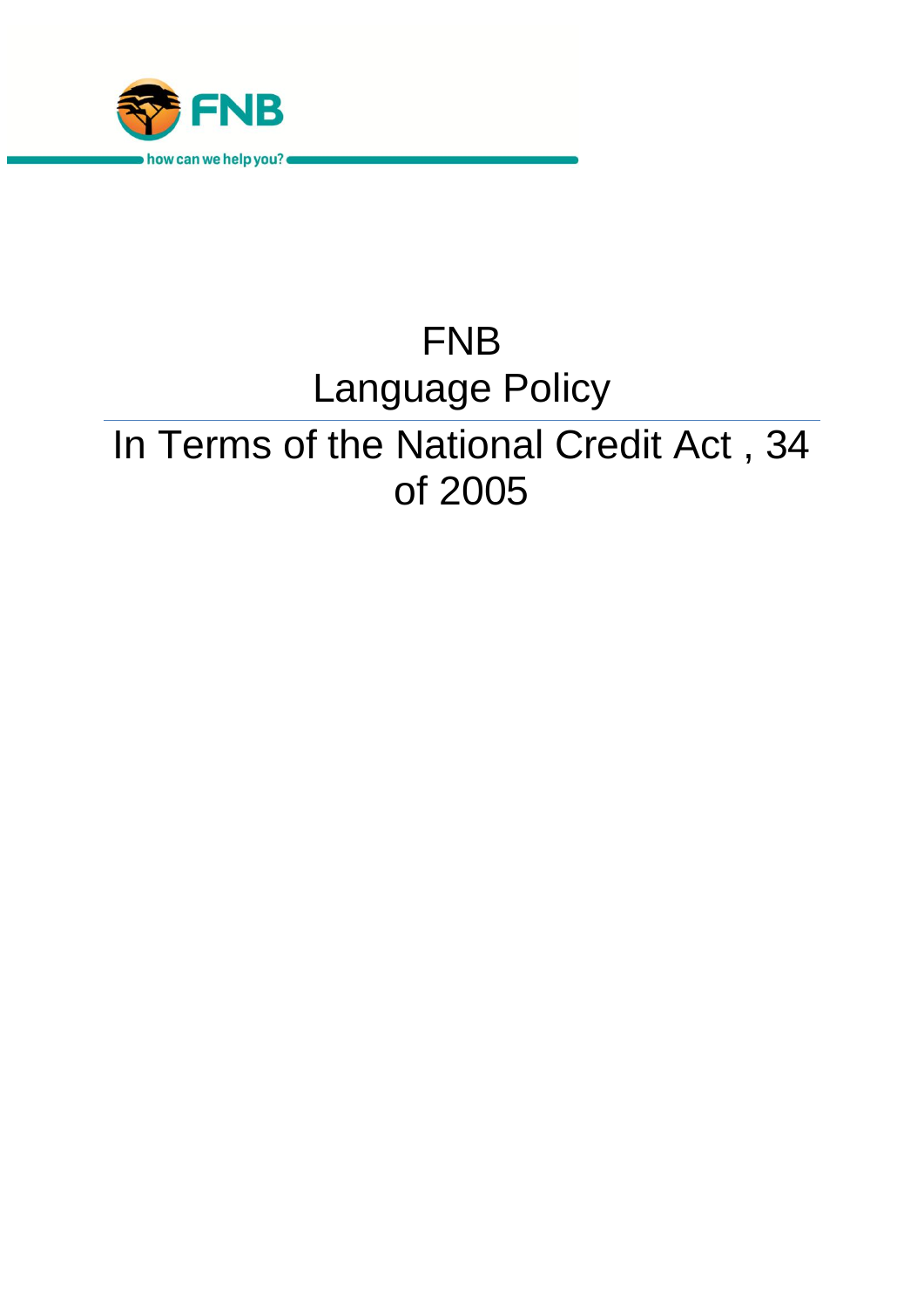

# **1 INTRODUCTION**

This document sets out the language policy for First National Bank, a division of FirstRand Bank Limited, a registered Credit Provider (NCRCP20)( "FNB" ) as required in terms of Section 63 of the National Credit Act, 34 of 2005 ("The Act"). Section 63(1) determines that *"a consumer has a right to receive any document that is required in terms of this Act in an official language that the consumer reads or understands, to the extent that is reasonable having regard to usage, practicality, expense, regional circumstances and the balance of the needs and preferences of the population ordinarily served by the person required to deliver that document."* 

# **2 CONSUMER SEGMENT BACKGOUND**

In FNB, the Consumer Segment is impacted by the National Credit Act and caters to the consumer market of the South African banking population with an income of up to R349 999 and supplies credit in relation to small, intermediate and large credit agreements.

FNB's customer base and the products we offer to our customers in this segment that are impacted by the National Credit Act are the following:

#### **FNB Loans:**

- Personal Loans
- SmartSpend Loan
- Student Loan
- Smart Housing Plan

#### **Value Banking Solutions:**

- Overdraft
- Revolving Loan
- Temp Loan

#### **FNB Card:**

*Consumer Credit Cards:*

- FNB:
	- o Classic
	- o Gold
- Standalone Petro

#### *Joint Venture Credit Cards:*

- Clicks Gold
- Kulula
- **•** Discovery Gold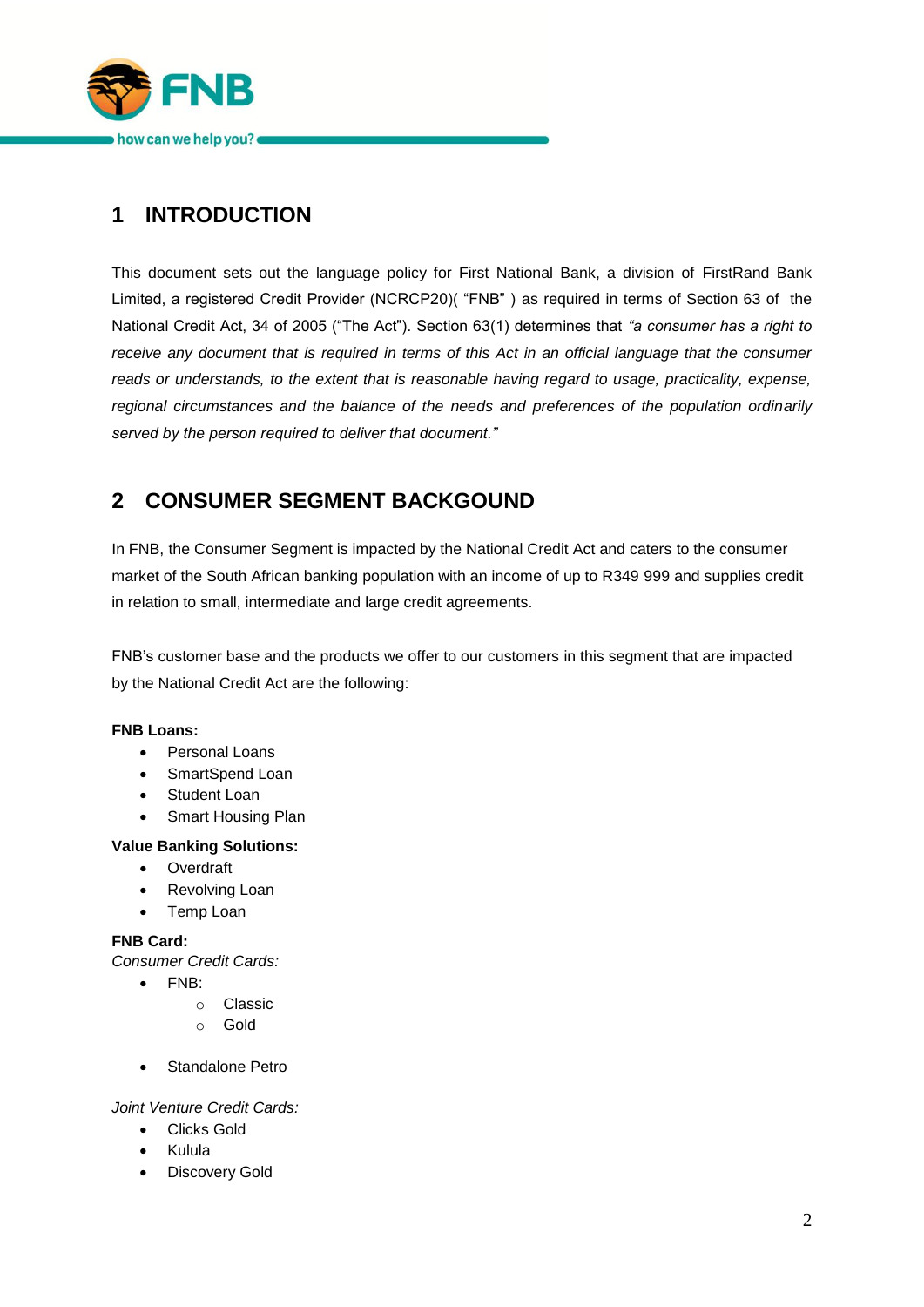#### **Home Loans & Affordable Housing:**

- Variable Rate Mortgage bond
- Fixed Rate Mortgage bond
- Advances
- Re-advances eg, second bond

The biggest percentage of the FNB customer base is made up of customers falling within the Consumer Segment and therefore the proposed languages will accommodate this market.

#### **CUSTOMER PROFILE**

In determining this FNB has assessed the practicality, expense, regional circumstances and the balance of the needs and preferences of the population of these customers by considering the previous requests across all 9 provinces for documents in the other official languages. Statistics indicate that there were very little requests for different languages which never exceed 1%. As a result of understanding our market and the requirements of our clients this policy has been updated to cater for the following languages where our statistics have shown a definite customer need, namely: English, Afrikaans, isiZulu or Setswana. These changes have been proposed in order to accommodate for the mass market, which is the largest percentage of customers in terms of demographic analysis. In addition, we propose these languages in order to achieve conformity across all business units, to eradicate the risk of providing inferior customer service and to cater for provision of multiple languages that are not being utilized and to simplify the processes in terms of new product development.

## **3 FNB CONSUMER SEGMENT LANGUAGE POLICY AND DOCUMENTATION**

In accordance with section 63(2) of the Act, FNB will provide consumer support and documentation across varying consumer segments as set out below while striving to ensure that customers receive verbal and written communication in an official language and in plain language. FNB employees are instructed to ensure that the customer understands the information received from the bank:

## **3.1 All documents required by the Act are drafted in English.**

## **3.2 Quotation, Pre-Agreement Statement and the summary of the consumer's rights and obligations:**

The English version of the Quotation, Pre-Agreement Statement and the Credit Agreement will be the legally binding contract between the consumer and FNB. FNB will make the Quotation, Pre – Agreement Statement, and a summary of the consumer's rights and obligations, pertaining to Small and Intermediate Credit Agreements, available in English, Afrikaans, isiZulu and Setswana. FNB will make the Pre-Agreement Statement, and a summary of the consumer's rights and obligations,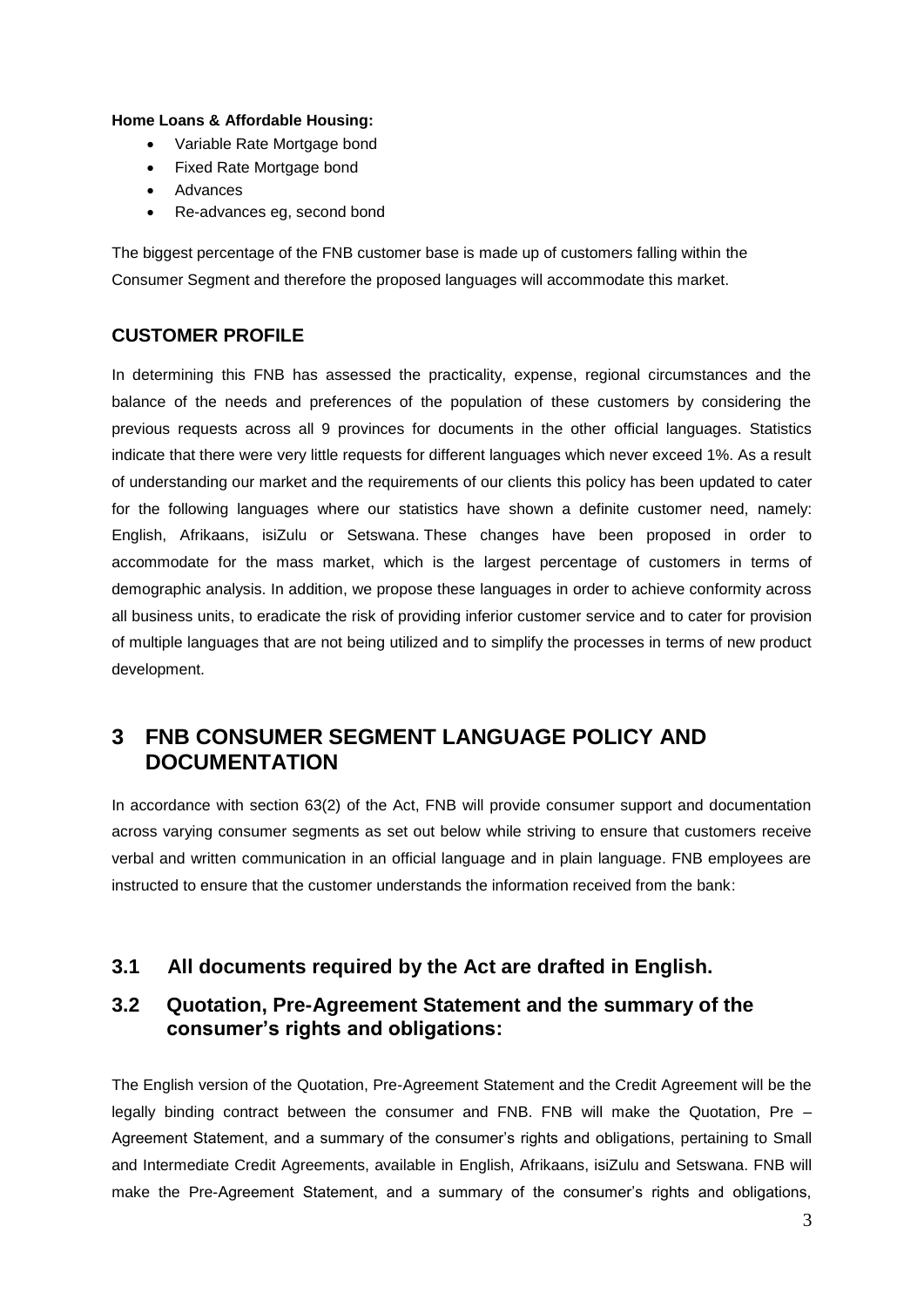pertaining to Large Credit Agreements namely the products as listed above under Home Loans & Affordable Housing, available in English, Afrikaans, isiZulu or Setswana.

## **3.3 Section 129(1)(a) and Section 86(10) notice:**

The Key Information documents (which include the quotation and consumer's rights and obligations) and enforcement documents (section 83(10) and section 129(a)) be translated in Afrikaans, isiZulu and Setswana upon request of the customer.

## **4. Delivery Channels (Points of Contact With The Customer)**

#### **4.1 Call Centres:**

The servicing call centre within FNB will have the capability to converse with the consumers in English, Afrikaans, isiZulu, Setswana.

All credit sales executed through calls and maintained as voice recorded Quotations; Pre –Agreement Statements and Credit Agreements, will be recorded in English. Upon the consumer's request FNB will explain the Quotation, Pre-agreement Statement and Consumer's rights and obligations in Afrikaans, isiZulu and Setswana. Alternatively, FNB will make the aforementioned documents available to the consumer in the consumer's preferred language from the options stated above. The voice recording will be transcribed into Afrikaans, isiZulu and Setswana as per the consumer's request and made available to the consumer.

## **4.2 Branches**

FNB branches will render services to consumers in English, Afrikaans, isiZulu and Setswana as per the consumer's preference.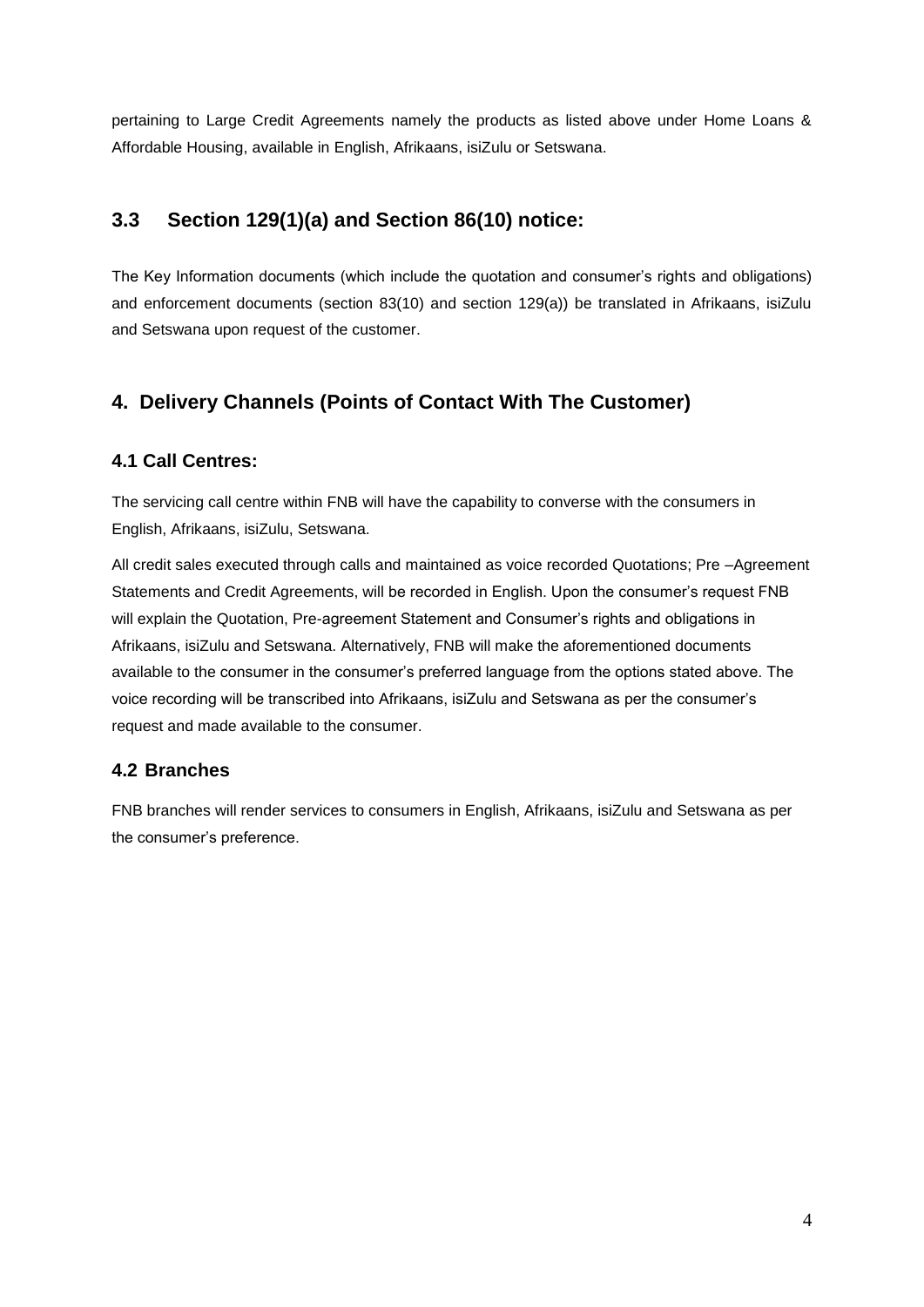#### **4.3 Internet, Banking App, Online Banking and ATM:**

The content on FNB'S website [\(www.fnb.co.za\)](http://www.fnb.co.za/), ATMs and online banking is published in English. However, should a consumer request the Quotation; Pre- Agreements Statement; and the summary of the consumer's rights and obligations in Afrikaans, isiZulu and Setswana same will be made available by FNB.

#### **4.4 Telephone and Cellular Phone Banking:**

FNB's telephone and cellular phone banking service are available in English and Afrikaans. Should the consumer request the Quotation; Pre – Agreement Statement; and a summary of the consumer's rights and obligations in Afrikaans, isiZulu and Setswana same will be made available by FNB.

## **5. MARKETING AND ADVERTISING**

The marketing and advertising of credit products in any media type, other than bill boards, will be provided in the language of the actual media. For billboards marketing and advertising of credit products will be provided mainly in English.

Product brochures in branches are printed in English only. Upon a customer request an electronic version of the brochure will be printed by a service consultant in either Afrikaans, isiZulu or Setswana

# **6. PREMIER BANKING PRODUCTS AND BUSINESS BANKING PRODUCTS.**

In terms of Premier and Business banking products, customer support and documentation for these tailored banking services will generally only be available in English and/ or Afrikaans, given the complexity of certain unique products such as structured finance transactions available to these segments of the market.

## 7. **EFFECTIVE DATES; DURATION AND REVIEW**

Upon the approval of the FNB language policy by the National Credit Regulator it will be implemented by FNB within 9 (nine) months from notification of approval<sup>1</sup>. This document will be the governing document regulating FNB's language policy approach. The document will be revised every 2 (two) years to maintain a good standardized approach and based on consumer demographics**.**

1

 $1$  FNB will require 9 months for system development